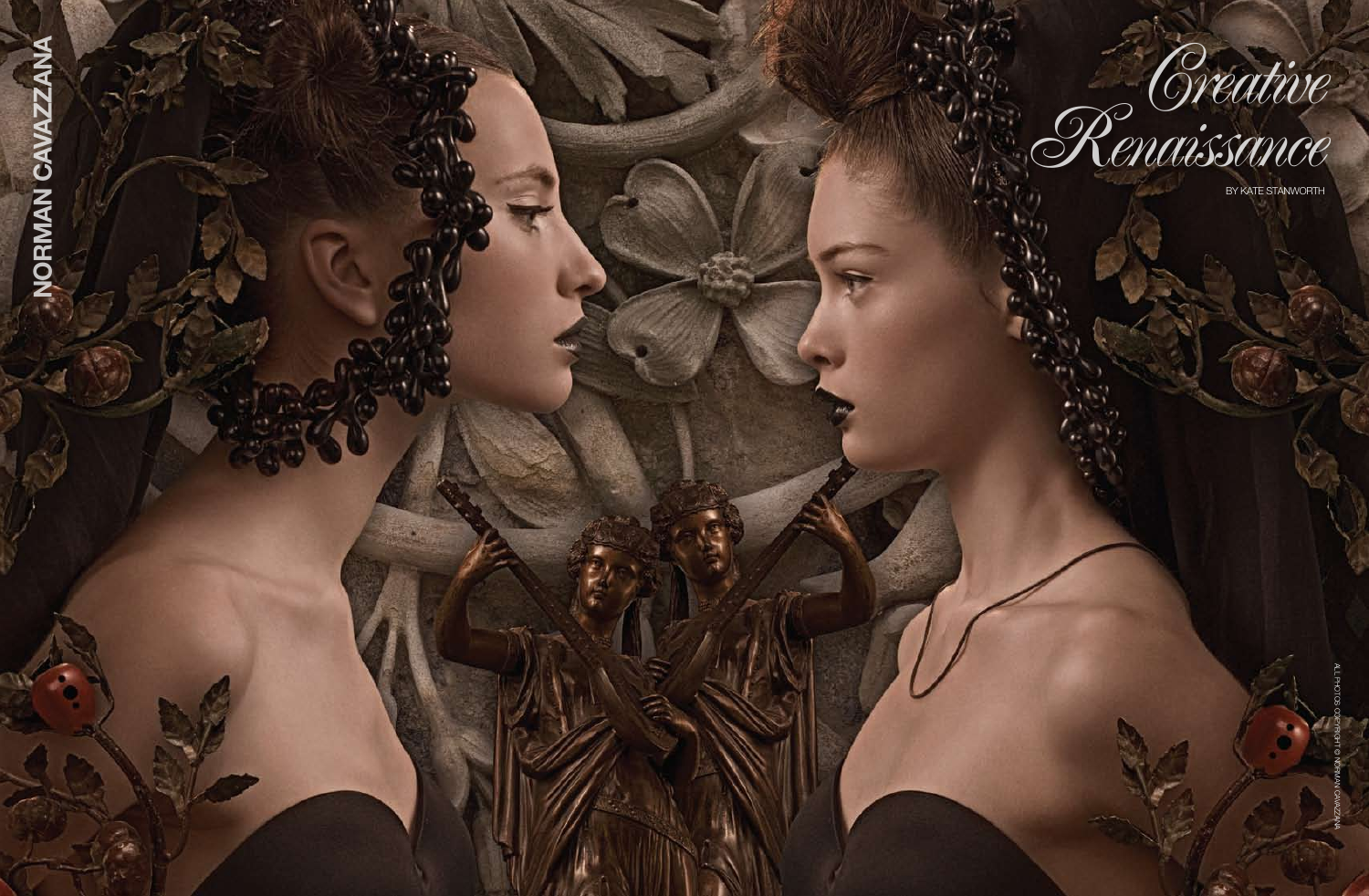

fashion magazine that I didn't care that much for," explained Norman. "So we decided to go crazy and use the shoot to try something totally different." He sketched out some images for their idea, inspired by Czech photographer Jan Saudek's fetish imagery.

Norman shot an unusual-looking model dressed in black-and-white corsets and ornate headdresses, between red velvet curtains. Later, Cavazzana added an assortment of surreal props in postproduction, including gold violins, horses, clocks and classical sculptures. The result was a set of enigmatic, dark and theatrical images in which ornate gold frames, mirrors and symbols encircled the exotic figure.

Both Cavazzana and Norman were excited that their collective creativity had given birth to something entirely new. "Together we were more than the sum of our parts," says Norman.

It wasn't just the artists themselves who loved the results. "We showed the pictures to Swedish fashion publication *Man Magazine* and got two jobs off of it," recounts Norman. "Also Ma & Ma agency in Paris were interested in representing us, and this was even without a portfolio."

Building on their newly found creative rapport, they began to dream up more luscious universes all their own, drawing from a rich variety of influences. In a shoot called "14th Century New York City," for an editorial magazine in New York, they drew from the style of Baroque and Renaissance

When creative director Marco Cavazzana and photographer Morgan Norman met in Stockholm, Sweden in March 2007 they began playfully exchanging photographic ideas. Little did they know that their creative chemistry might lead them to very quickly become self-styled rock stars of the photography world—sharing their studio with superstar angels, dwarves and classical goddesses.

Since they started working together, Norman Cavazzana, as the duo dubbed themselves, have delighted in pushing photographic boundaries with their fashioncentric work. How many photographers would produce fashion images where the model is not even wearing the clothes, or would hire live geese as extras in a shoot?

Letting their imaginations run wild has been key to their tremendous success, which, within two years, has seen

"Together we were more than the sum of our parts."

them establish a successful second office in New York. "It seems that people really want something fresh and different," says Cavazzana. "We've had an amazing response from people who love our style."

Italian-born Cavazzana, who had been working as a creative director in Stockholm for eight years, originally spotted Norman's striking fashion images when making his website. "I was inspired, and felt I had to work with him!" he recalls. Norman was more cautious about working together, but soon warmed to the opportunity. "Initially I wasn't sure about the website he'd made me, so it wasn't a perfect start, but we hit it off and began brainstorming. Then we decided to do a shoot together."

"At the time I was working for a Danish

painting. The pair positioned their models against the symmetrical arches of Renaissance and classical architecture and put a great emphasis on creating incredible skin tone and texture. The symbolism of an apple tree also brings to mind the fantastical religious imagery of early Dutch painter Hieronymus Bosch.

Another shoot for Swedish designer Barbara i Gongini sees their model standing naked as the clothes float in the air before her. The effect was achieved through fishing wire against a green screen and waving the garments about on sticks, and later combining the images with those of the model. Despite their clean and stark contemporary style, the images hark back to historical artworks, with the folds of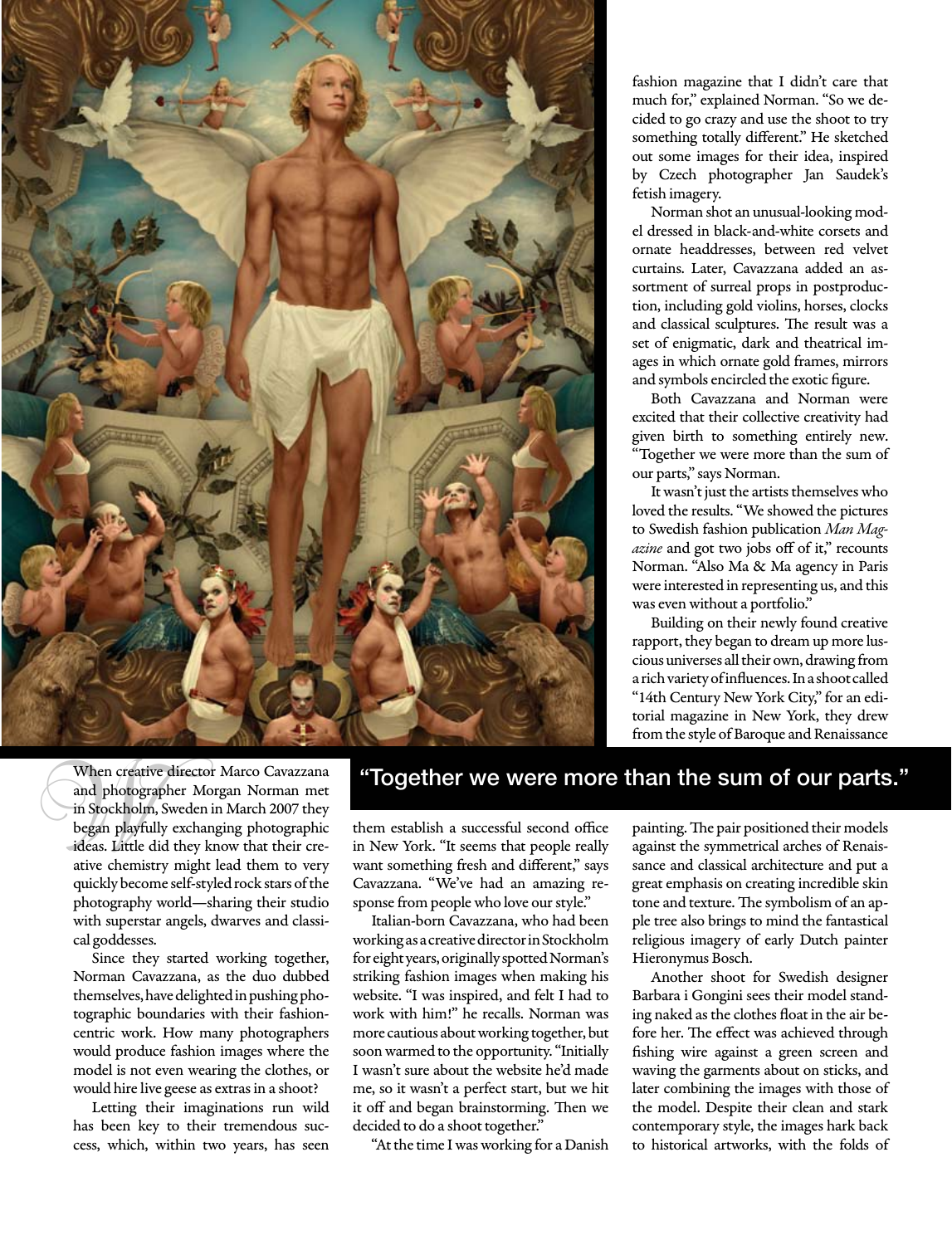

material recalling the luscious cloth textures of Bernini sculptures.

"We have so many different sources of inspiration," says Cavazzana. "My background is from Venice, and although I moved to Australia when I was young, I still have relatives in Italy. I was inspired by the Renaissance art there. So that's the feel we try to recreate, but with a modern twist."

"Music is also very important to us and we often try to create something which has the feel of music we like," explains Norman. "We love Muse, Placebo and the Smashing Pumpkins, and are also inspired by music videos and musical films such as *City of Lost Children*.

"Inspiration can just be as simple as putting on music and going for a walk, or meeting in a bar and discussing ideas," he continues. "Basically we're trying to have fun. We're a bit like a rock band on tour."

In their first shoot Cavazzana had convinced Norman to shoot on a green screen, something he wasn't usually so keen on. But it has since become a staple of their style. "I wasn't sure about it since I hate it when photos look like computer graphics," recalls Norman. "But it worked."

A key component of creating their look is using real objects, and never 3D elements. "We have created a stock library of over 3000 images, many of which are from a Swedish TV station's huge props store," explains Cavazzana. "Everything we use is real."

"Chroma key is a real art," he continues. "Dealing with hair, for example, is really difficult, especially for us, since it is im-



portant to our fashion-based images, but we have gotten good at it and learned the tricks. Now the possibilities are endless."

A shoot on an island in Stockholm's archipelago (see "What's Inside" on pg. 66) marked the duo's first half-location, half-chroma-key shoot. Inspired by 60s and 70s sci-fi, the results show the model on the rocky calcium cliffs against a fantastical background of rockets, jets and woolly mammoths.

"A problem we have in shoots like this is that the skin reflects the green screen, so we often flash a red light to counteract it," explains Norman. "Another way to deal with it is to paint the skin. In some shoots we do this straight onto the actual skin of the models, but you usually end up doing it afterwards in Photoshop too."

The duo do all their own post-production work and believe this not only gives them more control, but makes them more attractive to work with. "People prefer just dealing with one set of professionals," says Cavazzana.

> To see Norman Cavazzana's work, visit www.normancavazzana.com.  $\alpha$

"In all my work I do a hardcore retouch," says Norman. "The legs are the element that takes the longest. I just use the clone filter for blemishes since it only really works on small images. Then I spend a lot of time painting on skin tones. We are very particular about the details!"

Their strict attention to detail really pays off when their work is printed on a large scale, something the duo take every possible opportunity to do. "I studied traditional and digital photography so I know how to make a print," says Norman.

"I shoot them on a Canon EOS-1Ds Mark III, which has 21 megapixels, so they are already quite heavy, but I sometimes interpolate the images too, and I really know exactly how much you can stretch them."

The largest they have printed is 59x71-inch publicity shots of Björn Gustafsson, a famous Swedish comedian, in which he appears with a painted-on six-pack, dressed as an angel, surrounded by live animals, babies and a dwarf (see pg. 38).

"This was the craziest shoot I've ever done," recalls Norman. "There was a grumpy model, two kids crying, a goose sitting on the green screen and some eager animal handlers shouting at us to hurry up!" The job became a grand publicity stunt for all involved, and the huge canvas prints were exhibited in ornate gold frames at a theatre in Stockholm during Christmas 2008.

Norman and Cavazzana, unlike most photographers, actively seek the limelight, recently appearing on TV in Finland's *Top Model*. "We're not just the usual photographers that are content to blend into the background," Norman explains. "We have become a brand, in the style of rock stars. We always appear at events

wearing black."

With a whirlwind of success behind the pair in just over two years, where will they go from here? "We're still developing our style," Cavazzana explains. "We're aiming to do cleaner, more high fashion work."

The pair wants to be free to pursue their ideas wherever they might lead them, even if it takes them beyond the bounds of conventional photography.

"We're also developing our own line of jewelry," says Norman, "and making films. NC Vision is a side project we're developing, which combines still images and clips. When we do an editorial shoot, we will now also do a film. Fashion films are a trend that's evolving."

"It's all about the concept," proclaims Cavazzana. "We don't want to be classified. We're simply a creative duo."

*Kate Stanworth is a British-born writer and photographer based in Buenos Aires, Argentina. She currently works as an editorial photo editor and writes on diverse aspects of art and culture in Argentina.*